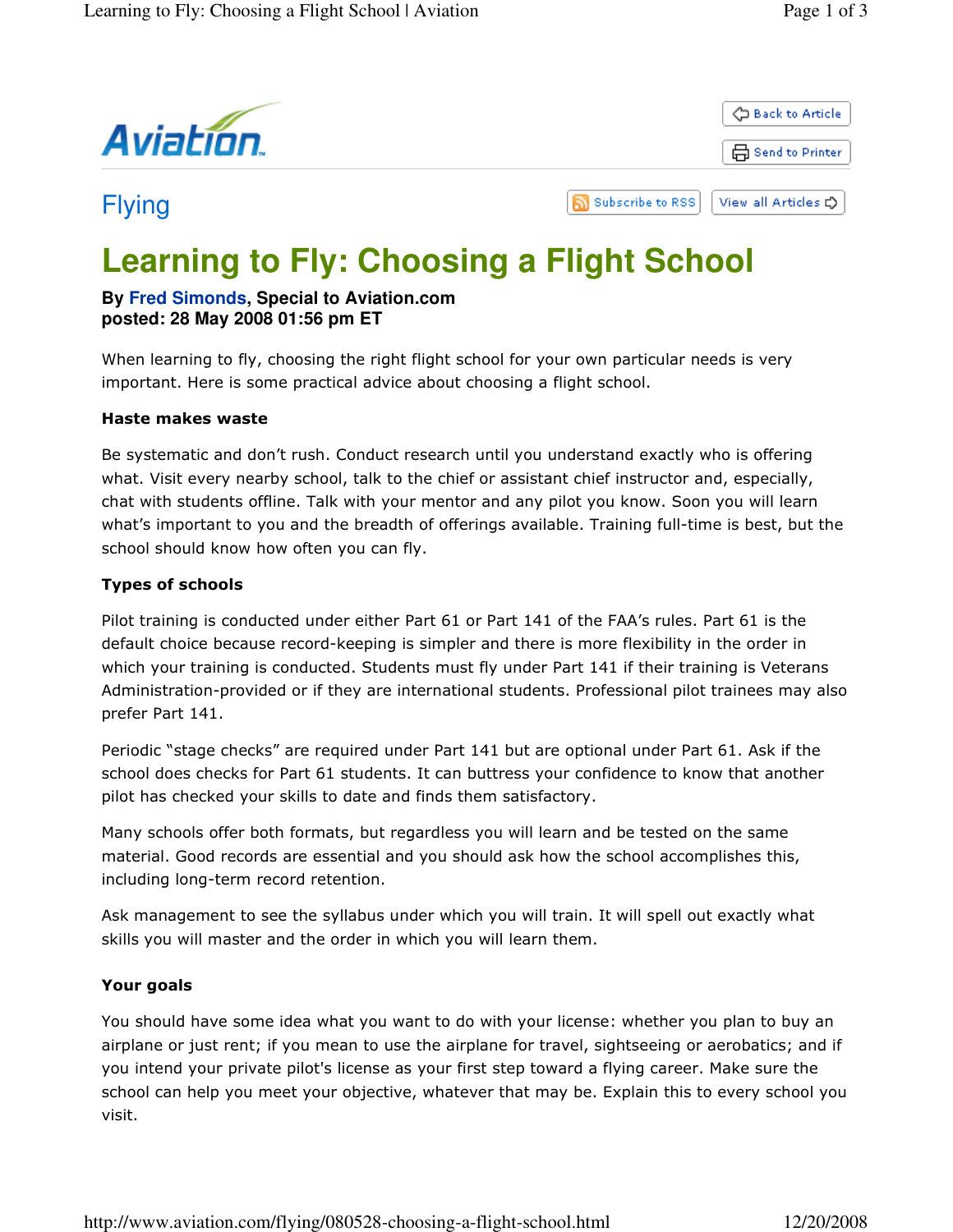For instance, if your goal is a college degree in aviation, then you will prefer to attend a community college with a Part 141 aviation program and then transfer to a four-year institution, or just attend a four-year Part 141 aviation school.

#### **Facilities**

Ground facilities such as classrooms, flight planning areas, training cubicles, simulators, a library, adequate computers and neatness all count heavily. The place should look like a school, not like an afterthought or an adjunct to another business.

Aircraft choices range from two-seat, high-wing Cessna 150s and 152s to newer-generation airplanes such as the low-wing Diamond DA-20. Four-seaters include high-wing Cessna 172s and low-wing Piper Warriors and Archers.

Regardless, the airplanes you might fly should be neat, clean, with at least one communications radio, one VOR navigation radio, an altitude-reporting ('Mode C') radar transponder and an intercom. They must make you feel comfortable and safe. Duct tape anywhere on the airplane is cause to walk away.

Try to inspect every airplane you might fly during training. Find out who performs their maintenance and if they are on the airport.

Look at the airplane's flight schedules. There should be some blank space in there for you.

#### Choosing the all-important instructor

Your choice of instructor is critical. Flight schools are very busy and there is a severe shortage of instructors. One instructor can train about five full-time students at once and perhaps twice that many for part-time students.

Find out the people who management recommends to you as instructors. Meet with one or more, and fly with one(s) you like. Ask management how to go about changing instructors if it doesn't work (although it usually does).

Many young instructors are looking to build time in order to join an airline. For some, instructing is a means to an end, and you are simply the vehicle to take them somewhere else. That said, most do good training, but you should ask any prospective instructor about their long-term plans and any alternate occupation such as flying charters that might interfere with your training.

Some schools bind instructors with a six-month or one-year contract. Ask each school about how they will provide you with continuity of training.

Ask the instructor about their experience in training private pilots, and how many they have recommended for flight tests and have passed the first time in the last six months. If you plan to pursue an instrument rating, ask if they are also an instrument instructor. You may be able to stay with them through that rating as well.

"Chemistry" with an instructor is tough to gauge across a table. You don't want Attila the Hun, but you don't want an indifferent wimp either. You want a coach — someone who is situationally